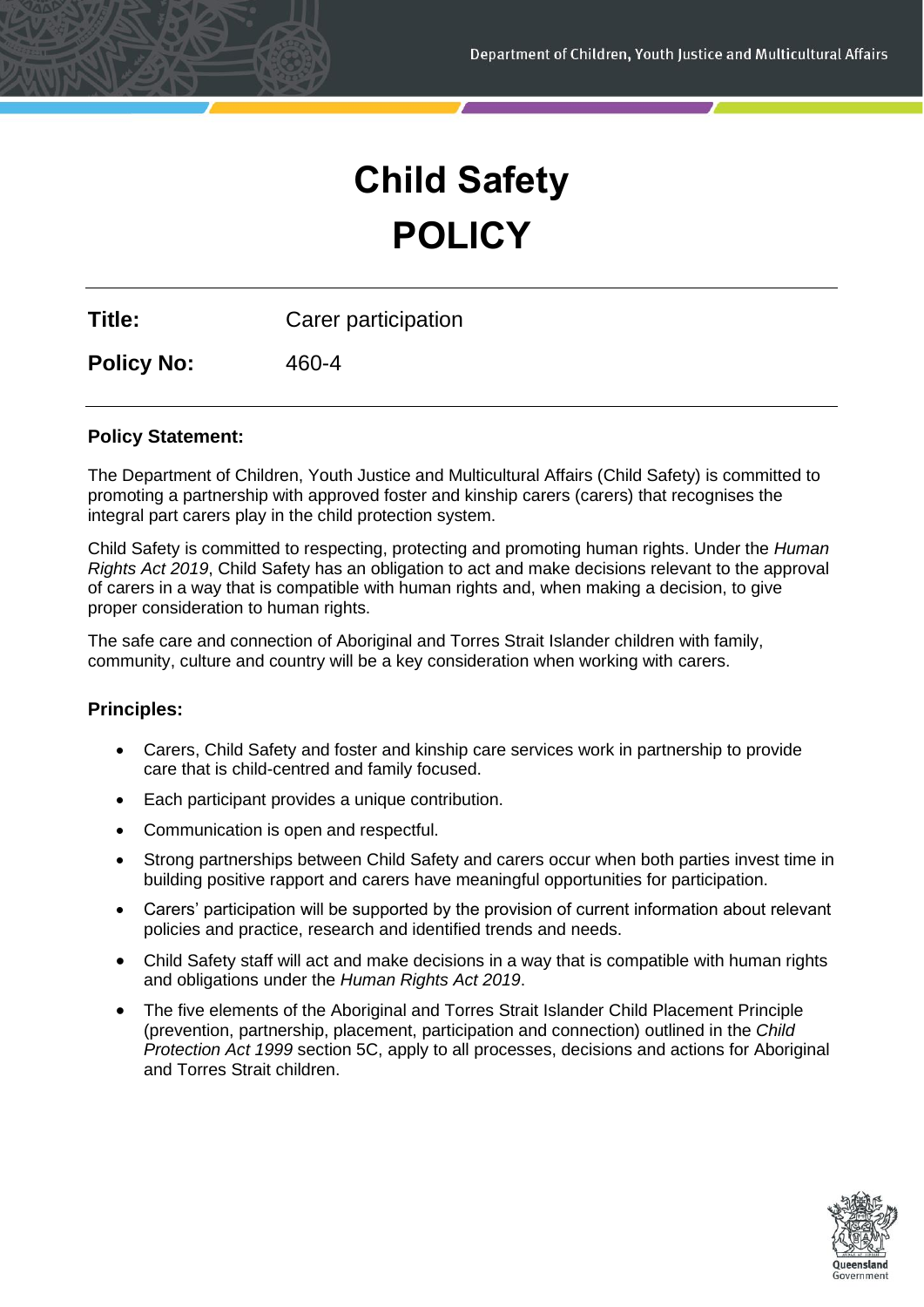# **Objectives:**

This policy aims to ensure that Child Safety staff collaborate with carers in the development of policies, programs and practice at a systems level.

# **Scope:**

This policy and associated procedure refers to the actions Child Safety staff are to take to systems level participation by carers.

# **Roles and Responsibilities:**

- Procedural details to give effect to carer participation in developing and implementing aspects of the case plan for individual children are outlined in the Child Safety Practice Manual.
- Regional Directors are responsible for the arrangements to give effect to carer participation in developing responsive policies, programs and practice that uphold children's safety, rights and well-being (systems level participation). This includes administration of funds to support these arrangements. Funds to support systems level participation can be used to meet the costs of:
	- o Venues
	- o Catering
	- o Facilitation
	- o Transport (for example public transport and parking costs)
	- o Accommodation and meals (invoice or reimbursed on presentation of receipt) and
	- o Babysitting or casual child care for carer participants.
- Child Safety Service Centre Managers are responsible for promoting carer participation in cooperation with their Regional Director.
- The Regional Executive Director is responsible for identifying funds in regional budgets (annually), in consultation with Regional Directors to support carer participation processes.
- The Executive Director, Investment and Commissioning is responsible for identifying funds (annually) to support Foster Care Queensland's activities and roles that impact on carer participation and ensure policies and procedures support appropriate carer participation in developing and implementing aspects of the case plan for individual children and for regular review of the 'Statement of Commitment'.
- As chair of the Foster and Kinship Carer Oversight Group, the Executive Director, Investment and Commissioning is responsible for ensuring the 'voice' of carers is heard in the discussions and decisions of the oversight group.

# **Authority:**

*Child Protection Act 1999*  Child Protection Regulation 2011 *Financial Administration and Audit Act 1977*  Financial Management Standard 1997

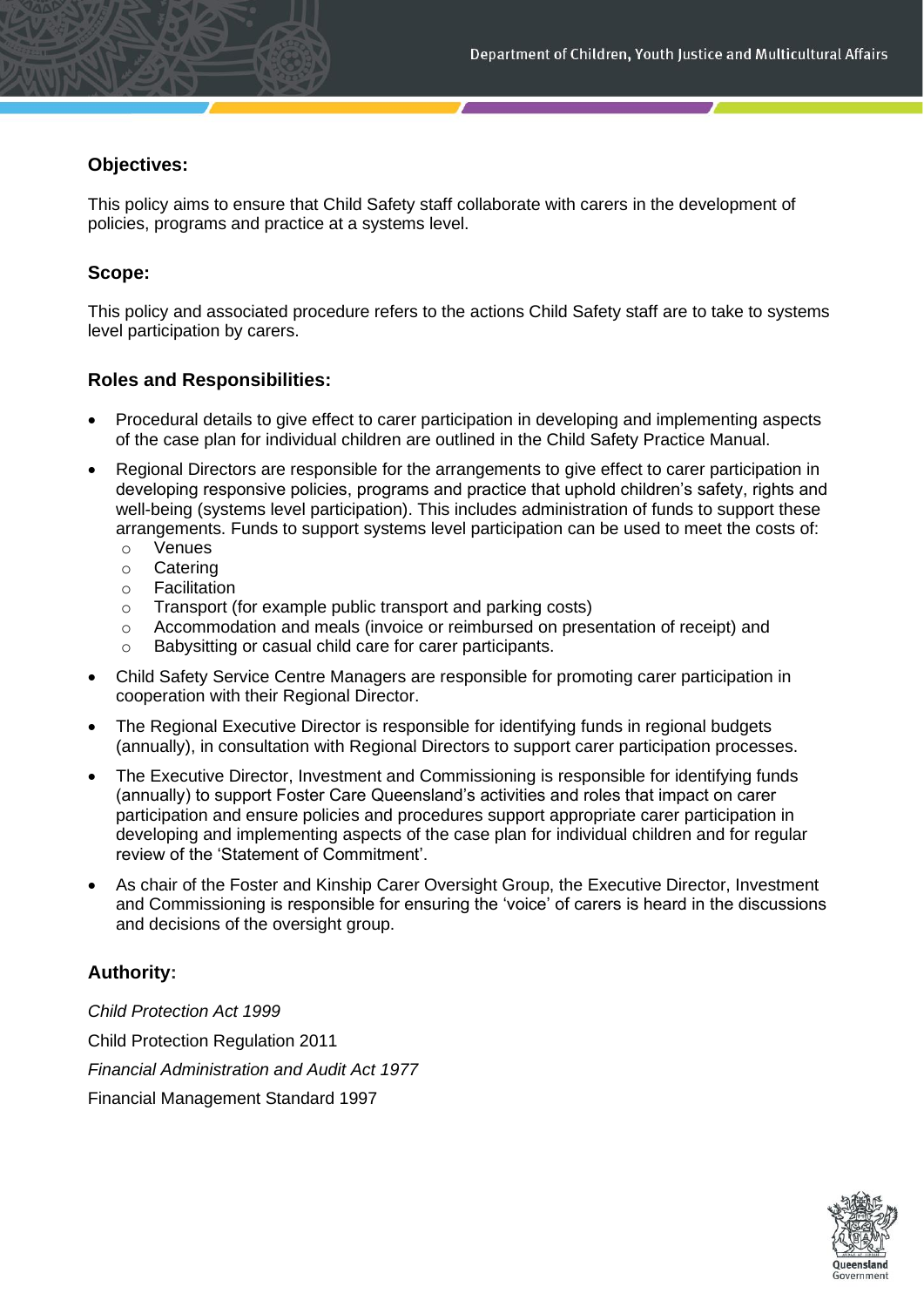# **Delegations:**

Refer to instruments of delegation for delegations relevant to the participation of carers.